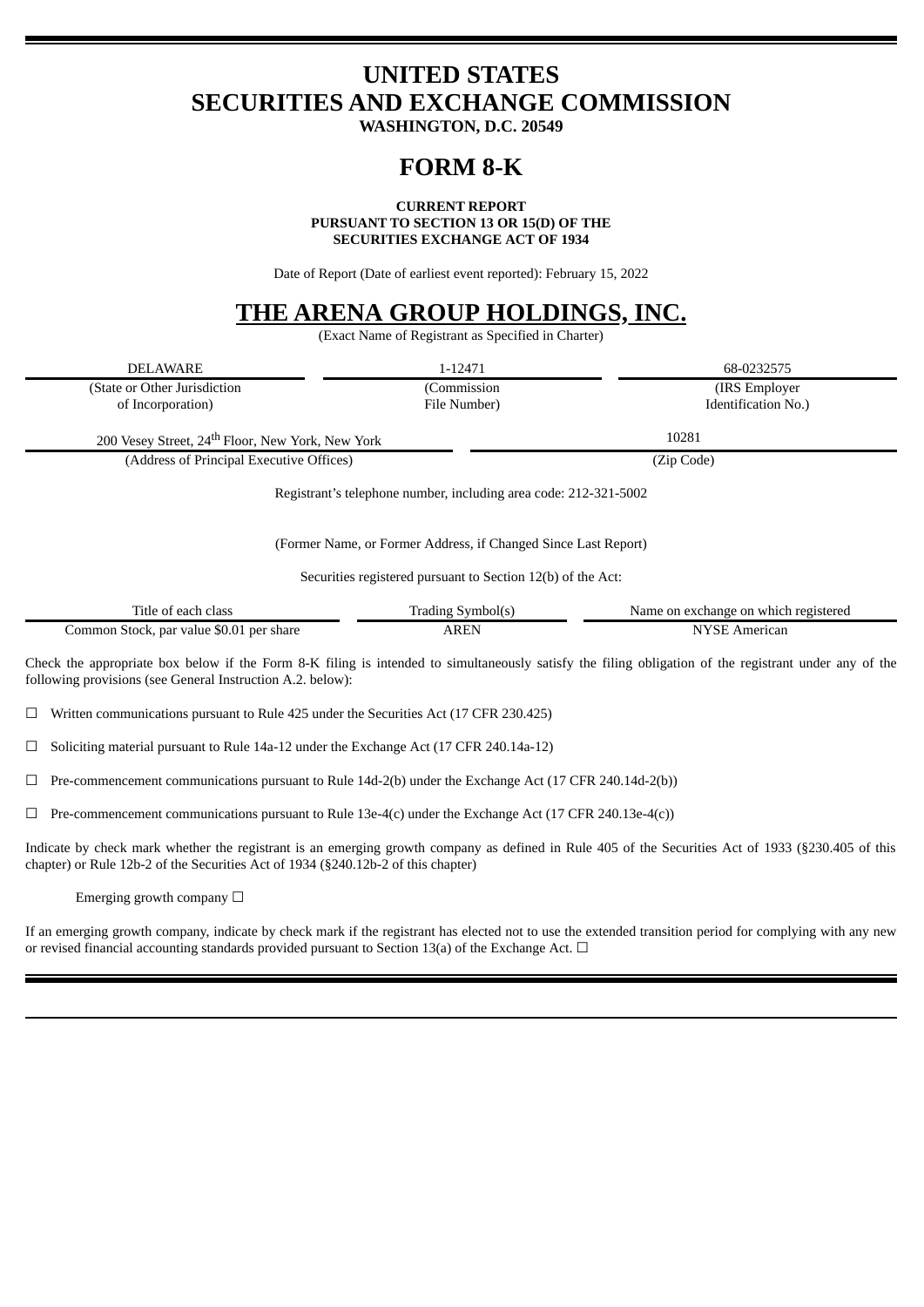#### **Item 8.01 Other Events**

On February 15, 2022, we issued a press release announcing the closing of our previously announced underwritten public offering of an aggregate of 3,636,364 of shares of the Company's common stock, par value \$0.01 per share, at a public offering price of \$8.25 per share. Pursuant to the terms of the Underwriting Agreement, dated February 10, 2022, by and between B. Riley Securities, Inc., as an underwriter and as representative of the other underwriters (the "Representative"), and us, we also granted the Representative a 30-day option to purchase up to 545,454 additional shares. The Representative has not exercised any portion of its option.

We received estimated gross proceeds of approximately \$30.0 million, before deducting underwriting discounts and commissions and other estimated offering expenses payable by the Company, or approximately \$26.9 million, after deducting underwriting discounts and commissions and estimated offering expenses.

## **Item 9.01 Financial Statements and Exhibits**

#### **(d) Exhibits**

| <b>Exhibits</b> | <b>Description of Exhibit</b>                                               |
|-----------------|-----------------------------------------------------------------------------|
| 99.1            | Press Release dated February 15, 2022                                       |
| 104             | Cover Page Interactive Data File (embedded within the Inline XBRL document) |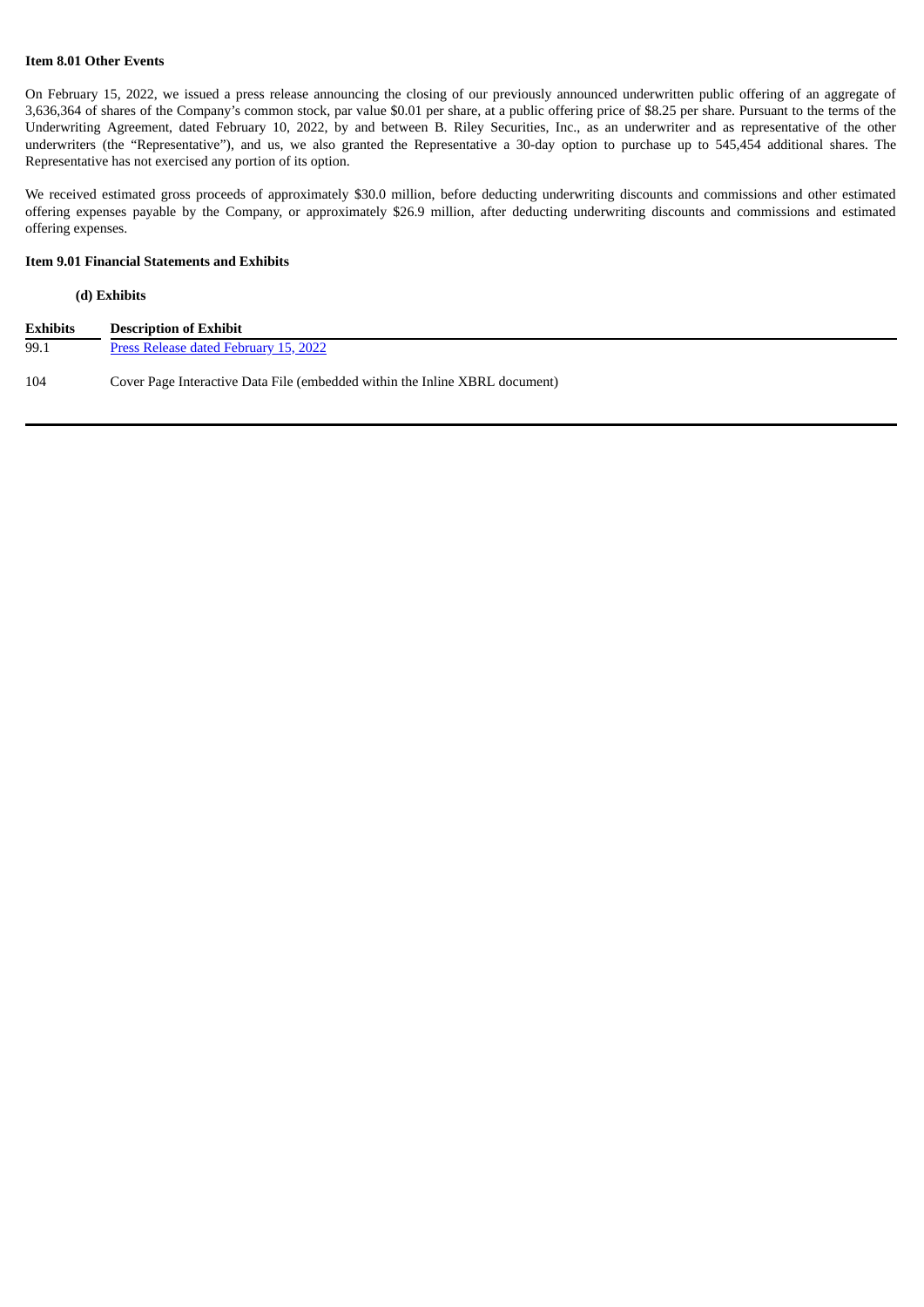### **SIGNATURES**

Pursuant to the requirements of the Securities Exchange Act of 1934, the registrant has duly caused this report to be signed on its behalf by the undersigned hereunto duly authorized.

## **THEMAVEN, INC.**

Dated: February 15, 2022 By: */s/ Douglas B. Smith* 

Name: Douglas B. Smith Title: Chief Financial Officer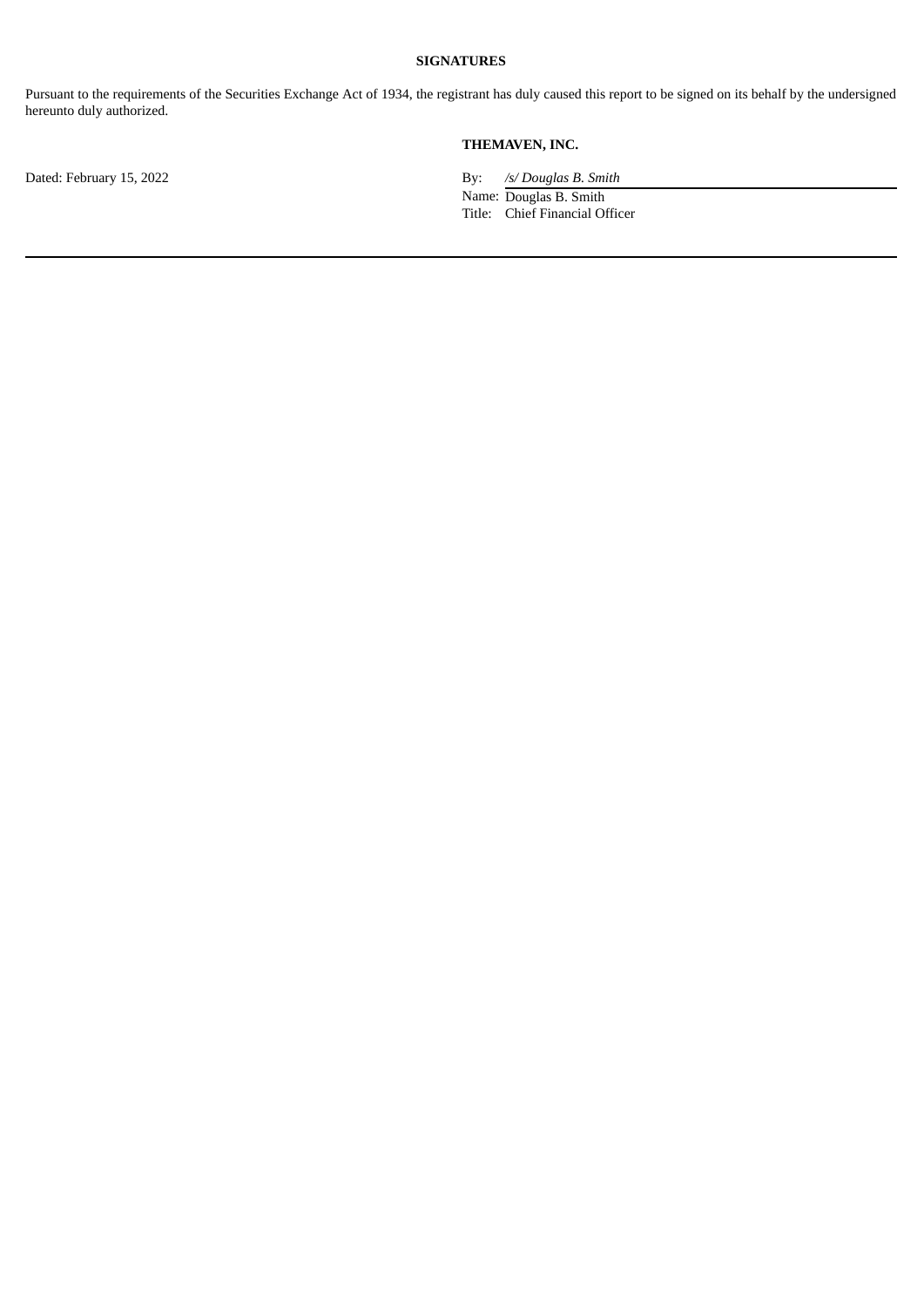<span id="page-3-0"></span>

#### **The Arena Group Closes Previously Announced Public Offering**

**NEW YORK,** February 15, 2022 (GLOBE NEWSWIRE) – The Arena Group Holdings, Inc., formerly known as theMaven, Inc. (NYSE American: AREN) (the "Company"), today announced the closing of its previously announced underwritten public offering of 3,636,364 shares of its common stock at a public offering price of \$8.25 per share. The Company has granted the underwriters a 30-day option to purchase up to an additional 545,454 shares of the Company's common stock at the public offering price, less underwriting discounts and commissions. The gross proceeds to the Company from this offering are expected to be approximately \$30,000,000, before deducting underwriting discounts and commissions and other estimated offering expenses.

B. Riley Securities, Inc. acted as the sole book-running manager and Lake Street Capital Markets, LLC acted as lead manager and qualified independent underwriter for the offering.

The offering was made by the Company pursuant to a registration statement on Form S-1 (File No. 333-262111), as amended by Pre-Effective Amendments Nos. 1, 2 and 3, previously filed with the U.S. Securities and Exchange Commission (the "SEC") and subsequently declared effective by the SEC on February 10, 2022, and is available on the SEC's website located at http://www.sec.gov. Copies of the final prospectus relating to the offering were filed with the SEC and may be obtained from B. Riley Securities, Inc., Attention: Prospectus Department, 1300 17<sup>th</sup> St. North, Suite 1300, Arlington, VA 22209, by telephone at (703) 312-9580 or by email at prospectuses@brileyfin.com. Investors may also obtain these documents at no cost by visiting the SEC's website at http://www.sec.gov. Before investing in this offering, interested parties should read in their entirety the prospectus and the other documents that the Company has filed with the SEC that are incorporated by reference in such prospectus, which provide more information about the Company and the offering.

This press release does not constitute an offer to sell or the solicitation of an offer to buy these securities, nor shall there be any sale of these securities in any state or jurisdiction in which such offer, solicitation or sale would be unlawful prior to registration or qualification under the securities laws of any such state or jurisdiction.

#### **About The Arena Group**

The Arena Group creates robust digital destinations that delight consumers with powerful journalism and news about the things they love – their favorite sports teams, advice on investing, the inside scoop on personal finance, and the latest on lifestyle essentials. With powerful technology, editorial expertise, data management, and marketing savvy, the transformative company enables brands like Sports Illustrated and TheStreet to deliver highly relevant content and experiences that consumers love. To learn more, visit www.thearenagroup.net.